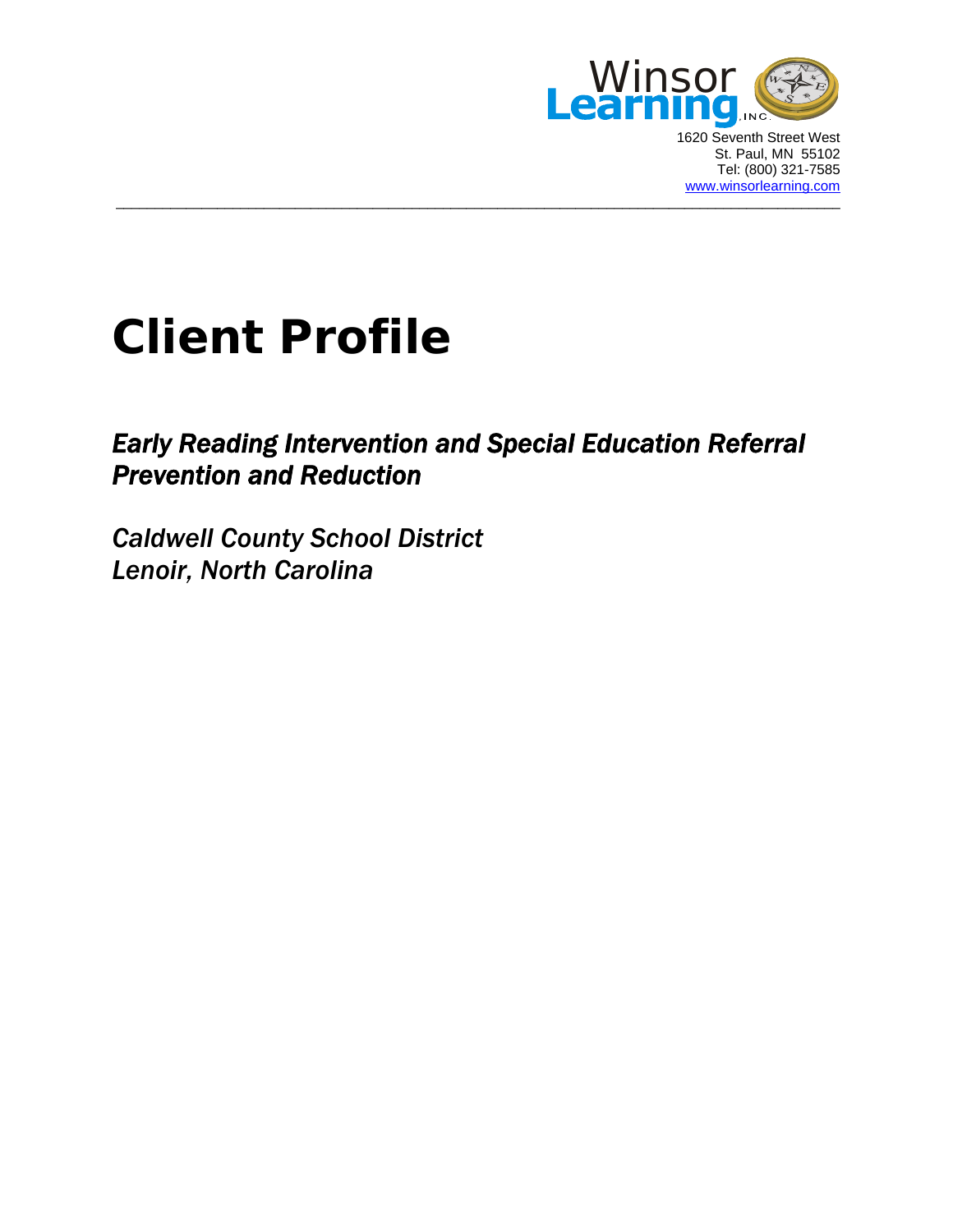# Client Profile

## Early Reading Intervention and Special Ed. Referral Prevention and Reduction with a Title I Population

Client: Caldwell County School District, North Carolina

Demographics: 25 Elementary schools K-6 258 students represented Instructional Setting: Grades 1-5 30-40 minutes per session 3-5 sessions per week Whole class and small group (3-5 students) Time Frame: 2nd year of implementation (2003-2005) Products and Services Purchased from Winsor Learning: 165 Teachers Trained over 2 years Each Year: 2 day installation training 3 days of on-site coaching per year Approximately 55 Sonday System 1 Tool Kits purchased per/year Progress Monitoring: After every three Levels in Sonday System Assessment:

 Criterion Referenced Spelling Test IOTA Reading Test State standardized assessments (EOG) - End of Grade